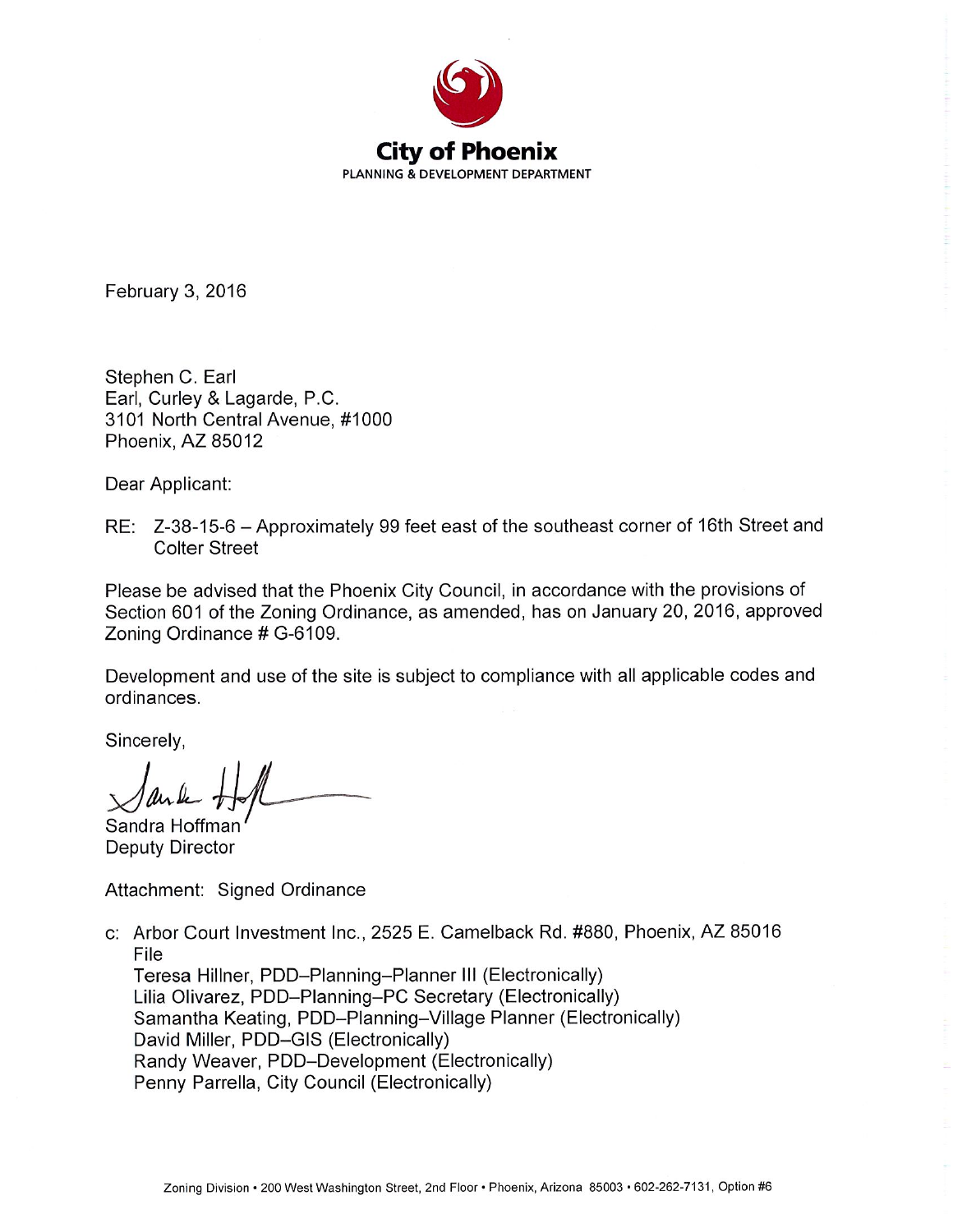OFFICAL RECORDS OF MARICOPA COUNTY RECORDER HELEN PURCELL 20160058897 01/28/2016 02:50 #6109 ELECTRONIC RECORDING (9 pages)

#### ORDINANCE G-6109

AN ORDINANCE AMENDING THE ZONING DISTRICT MAP ADOPTED PURSUANT TO SECTION 601 OF THE CITY OF PHOENIX ZONING ORDINANCE BY CHANGING THE ZONING DISTRICT CLASSIFICATION FOR THE PARCEL DESCRIBED HEREIN (CASE Z-38-15-6) FROM C-0 (COMMERCIAL OFFICE DISTRICT) AND C-2 (INTERMEDIATE COMMERCIAL) TO PUD (PLANNED UNIT DEVELOPMENT).

follows: BE IT ORDAINED BY THE COUNCIL OF THE CITY OF PHOENIX, as

SECTION 1: The zoning of an approximately 4.30 acre property located approximately 99 feet east of the southeast corner of 16th Street and Colter Street in a portion of Section 15, Township 2 North, Range 3 East, as described more specifically in Attachment "A", is hereby changed from "C-0" (Commercial Office District) and "C-2" (Intermediate Commercial) to "PUD" (Planned Unit Development).

SECTION 2: The Planning and Development Director is instructed to modify the Zoning Map of the City of Phoenix to reflect this use district classification change as shown in Attachment "B".

SECTION 3: Due to the site's specific physical conditions and the use district applied for by the applicant, this rezoning is subject to the following stipulations,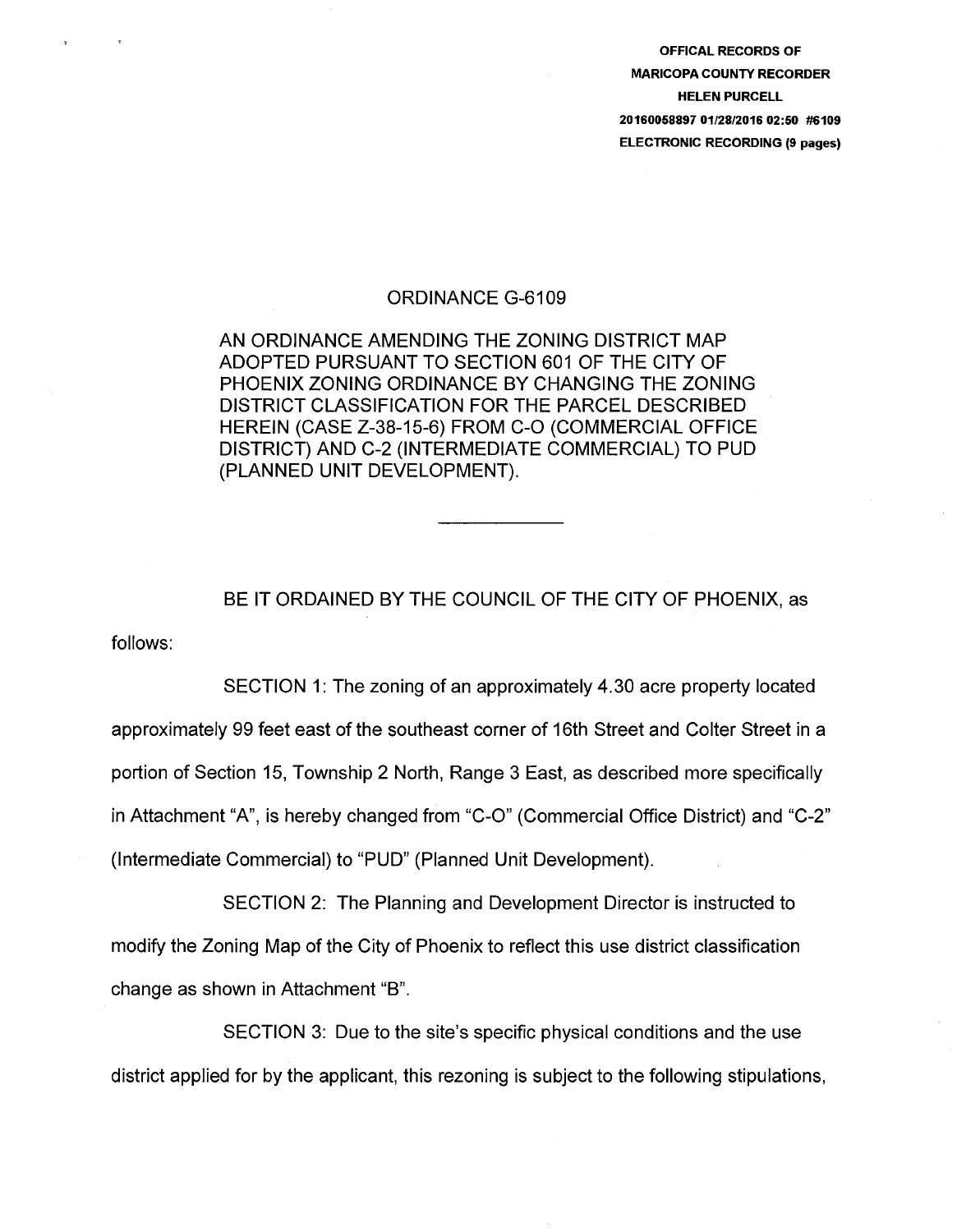violation of which shall be treated in the same manner as a violation of the City of

Phoenix Zoning Ordinance:

- 1. An updated Development Narrative for the Peak 16 PUD reflecting the changes approved through this request shall be submitted to the Planning and Development Department within 30 days of City Council approval of this request. The updated Development Narrative shall be consistent with the Development Narrative date stamped October 30, 2015 as modified by the following stipulations.
	- a. Page 6, Regulatory Provisions: Applicant shall add "of the Phoenix Zoning Ordinance" to the end of the fifth sentence.
	- b. Page 6, Zoning Ordinance Applicability: Applicant shall replace the last sentence to read "Similarly, where the PUD narrative is silent on a requirement. the applicable Phoenix Zoning Ordinance provision shall control."
	- c. Page 8, Development Plan: Applicant shall replace "approximately" with "approximate" in the first sentence of the seventh paragraph in this section.
	- d. Page 15, General Plan Conformance, Growth Area Element: Applicant shall replace "just one mile" with "less than one mile" when addressing distance from village core. Applicant shall also revise "Camelback core" to "Camelback East Village Core."
	- e. Page 22, List of Uses, Permitted Accessory Use: Applicant shall add "as specified in Section 608. G of the Phoenix Zoning Ordinance" to this section.
	- f. Page 22, List of Uses: Applicant shall add a double asterisk to the "Home Office" use category and add the following language: "Permitted as specified in Section 608.E of the Phoenix Zoning Ordinance."
	- g. Page 22, List of Uses: Applicant shall remove "Residential- Time Share Units" as permitted uses.
	- h. Page 23, List of Uses: Applicant shall revise the Temporary Uses sentence to read "Temporary uses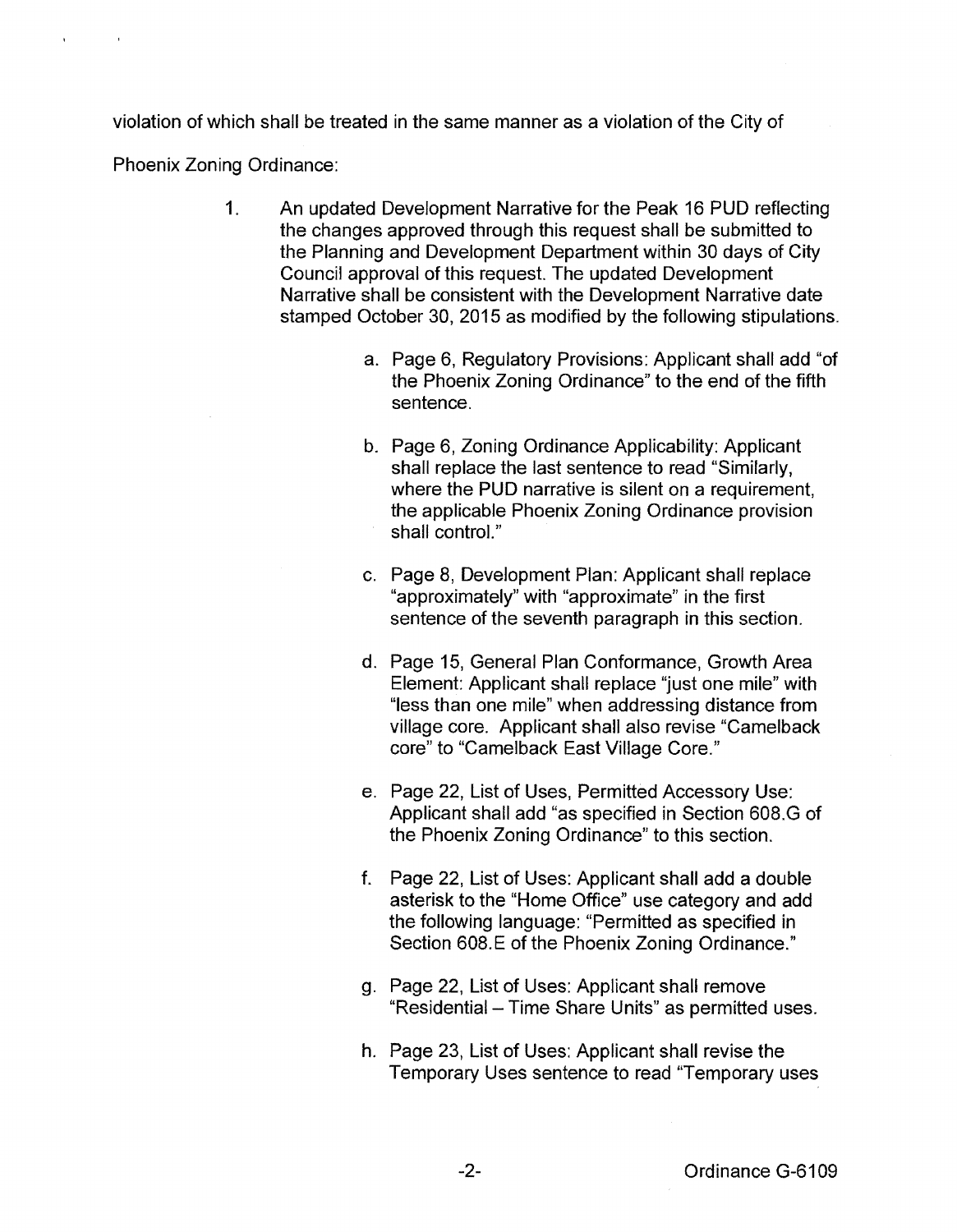shall be permitted in accordance with Section 708 of the Phoenix Zoning Ordinance."

- i. Page 24, Development Standards Table: Applicant shall revise Number of Dwelling Units and Density section to read "55 du/ac" instead of "234 dwelling units."
- j. Page 24, Development Standards Table, Building Setbacks: Applicant shall add "Interior (North Property Line)" to the table with a 30-foot setback requirement.
- k. Page 24, Development Standards Table, Building Setbacks: Applicant shall add "5-feet for parking area canopies" in the East property line building setback standards to account for potential carport structures.
- I. Page 24, Development Standards Table, Landscape Setbacks: Applicant shall add "Interior (North Property Line)" to the table with a 0-foot setback requirement.
- m. Page 25, Landscape Standards: Applicant shall revise the last sentence of the first paragraph to read "Landscaping treatment shall be provided for the entire site as addressed herein."
- n. Page 25, Landscape Standards, Landscape Standards Table: Applicant shall add a title to the table which reads "Landscape Standards."
- o. Page 25, Landscape Standards, Landscape Standards Table: Applicant shall delete "Perimeter (South Property Line)" row.
- p. Page 25, Landscape Standards, Landscape Standards Table: Applicant shall revise the "Perimeter (16th Street and Colter Street)" requirements as follows:

| Perimeter (16th Street and Colter Street) |                                                         |
|-------------------------------------------|---------------------------------------------------------|
| Trees                                     | Minimum 2 inch caliper trees (50% of<br>required trees) |
|                                           | Minimum 3 inch caliper trees (25% of<br>required trees) |
|                                           | Minimum 4 inch caliper trees (25% of                    |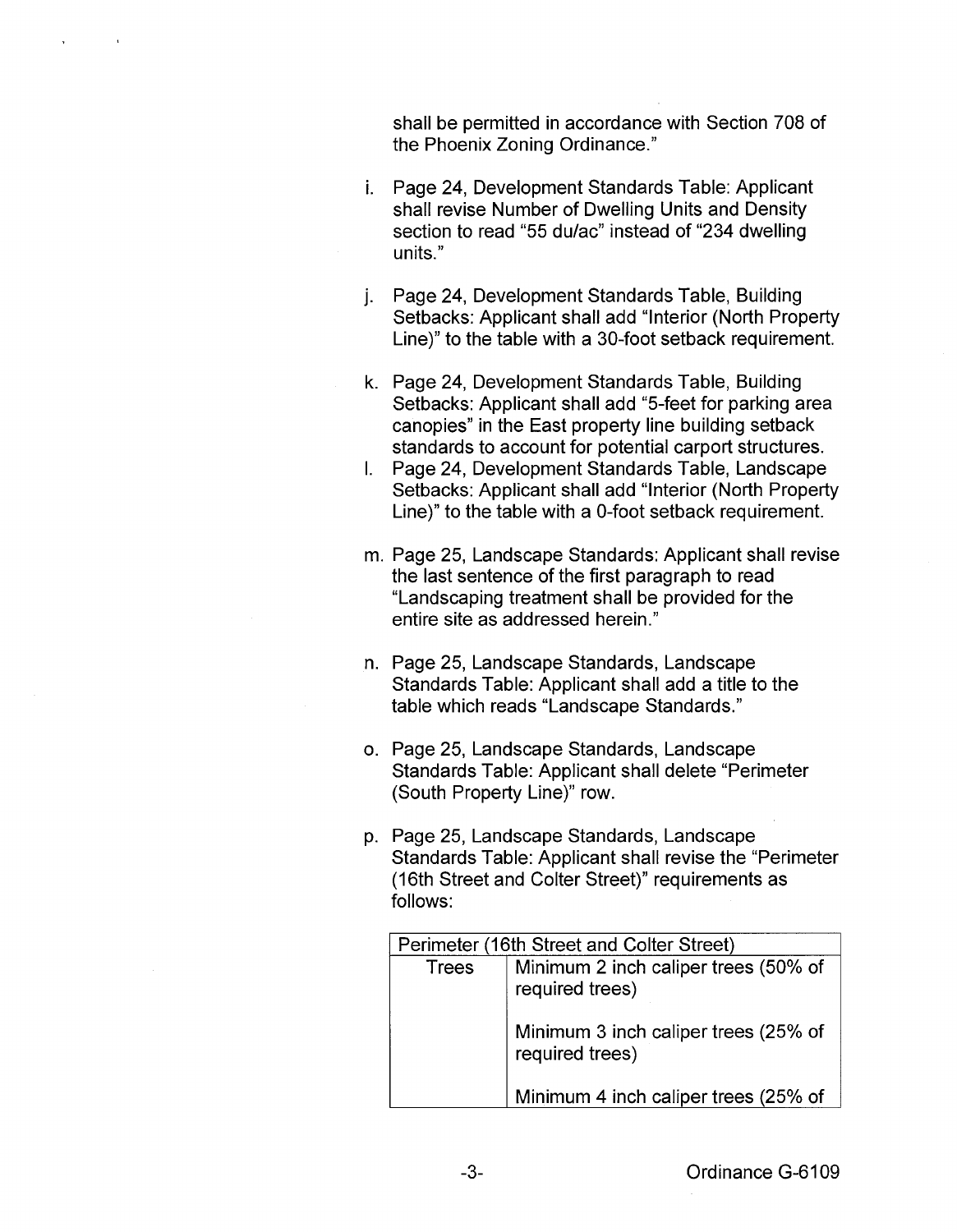|         | required trees)                       |
|---------|---------------------------------------|
| Shrubs  | Minimum five 5-gallon shrubs per tree |
| Spacing | Trees shall be placed 20 feet on      |
|         | center or in equivalent groupings     |

q. Page 26, Landscape Standards, Landscape Standards Table: Applicant shall revise the "Perimeter (not adjacent to a street)" section as follows:

| Perimeter (not adjacent to a street) |                                                                       |  |
|--------------------------------------|-----------------------------------------------------------------------|--|
| Trees                                | Minimum 2 inch caliper trees (100%<br>of required trees)              |  |
| <b>Shrubs</b>                        | Minimum five 5-gallon shrubs per tree                                 |  |
| Spacing                              | Trees shall be placed 20 feet on<br>center or in equivalent groupings |  |

- r. Page 26, Landscape Standards, Landscape Standards Table: Applicant shall delete the "Internal pedestrian routes" row.
- s. Page 26, Landscape Standards, Landscape Standards Table: Applicant shall remove the first sentence in the last row of the table that reads "1 tree and 5 shrubs per tree every 20-feet shall be incorporated along all property lines."
- t. Page 27, Shade Standards: Applicant shall replace "20' " with "20 feet" in the fourth bullet point.
- u. Page 27, Hardscape Standards: Applicant shall remove "or bollards" from the first bullet point.
- v. Page 27, Parking Standards: Applicant shall add a requirement for loading spaces as follows, "Loading shall be provided per Section 702 of the Phoenix Zoning Ordinance."
- w. Page 31, Signs: Applicant shall revise this section to read "All signage shall comply with the multifamily residential guidelines of Section 705 of the Phoenix Zoning Ordinance."
- x. Page 31, Sustainability: Applicant shall revise the section to differentiate between enforceable and nonenforceable features. The list of features shall be revised as follows: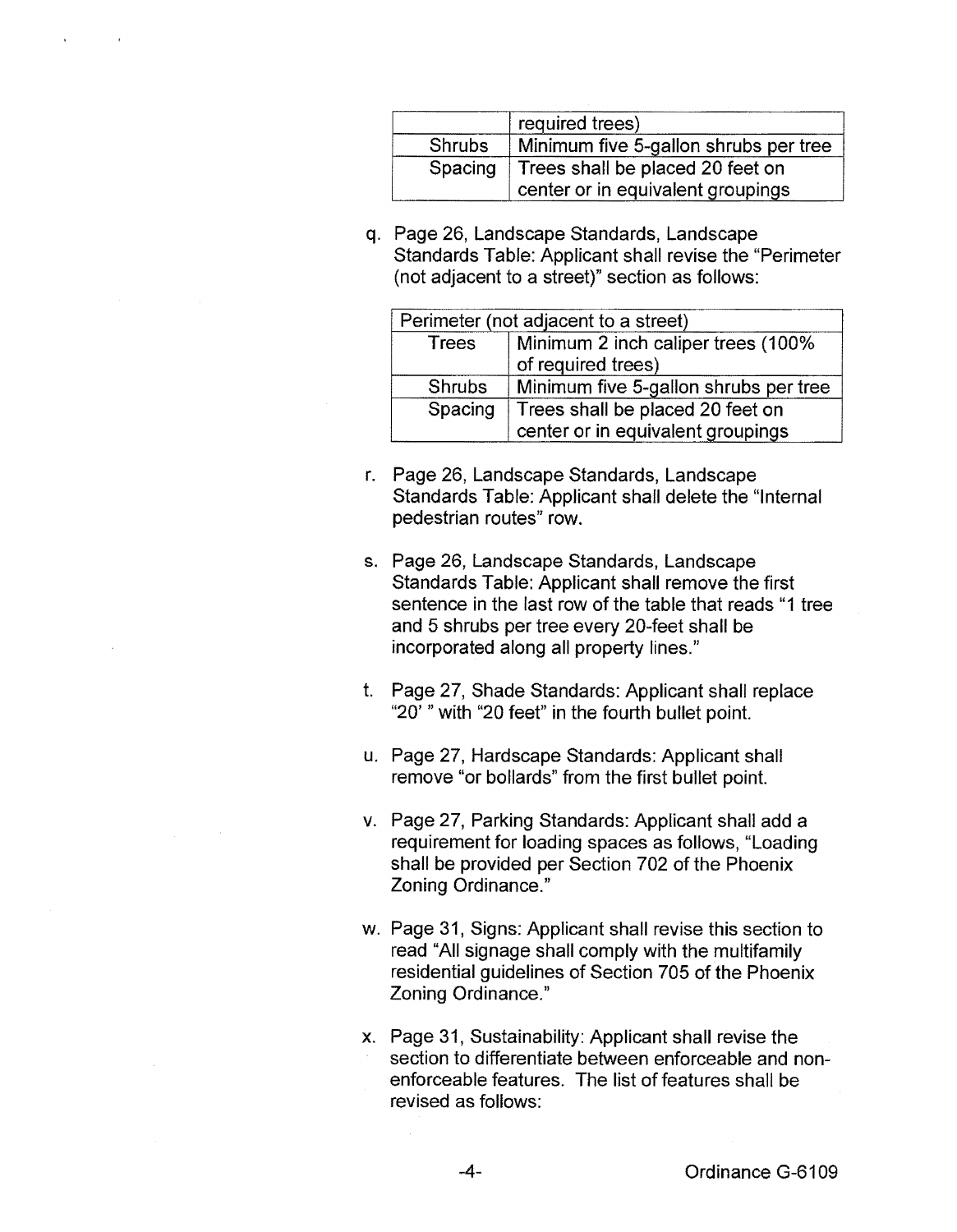This PUD will utilize the following standards that are enforceable by the city:

- Water efficient landscaping (drought tolerant plants).
- Utilize a drip irrigation system to minimize water waste.
- Reduce heat island with light colored roof and subterranean parking.

This PUD will utilize the following standards that are not enforceable by the city:

- Utilize low water plumbing fixtures.
- Utilize low "e" double pane windows.
- Encourage a recycling program.
- Encourage design of building HVAC systems to eliminate the usage of CFC's and CFC based refrigerants.
- Encourage the use of water based adhesives on all VCT and vinyl flooring to minimize VOC off gassing.
- y. Page 32, Infrastructure: Applicant shall replace "Development Service Department" with "Planning and Development Department."
- 2. A traffic impact study for the development shall be reviewed and approved by the Street Transportation Department prior to preliminary site plan approval.
- 3. The property owner shall dedicate a 10 foot sidewalk easement along the east side of 16th Street and the south side of Colter Street, or as otherwise approved by the Planning and Development Department.
- 4. The property owner shall construct a 5 foot wide sidewalk along 16th Street and Colter Street which shall be detached with a minimum five foot wide landscaped strip located between the sidewalk and back of curb as approved by the Planning and Development Department.
- 5. The property owner shall construct all streets within and adjacent to the development with paving, curb, gutter, sidewalk, curb ramps, streetlights, median islands, landscaping and other incidentals as per plans approved or modified by the Planning and Development Department. All improvements shall comply with ADA accessibility requirements.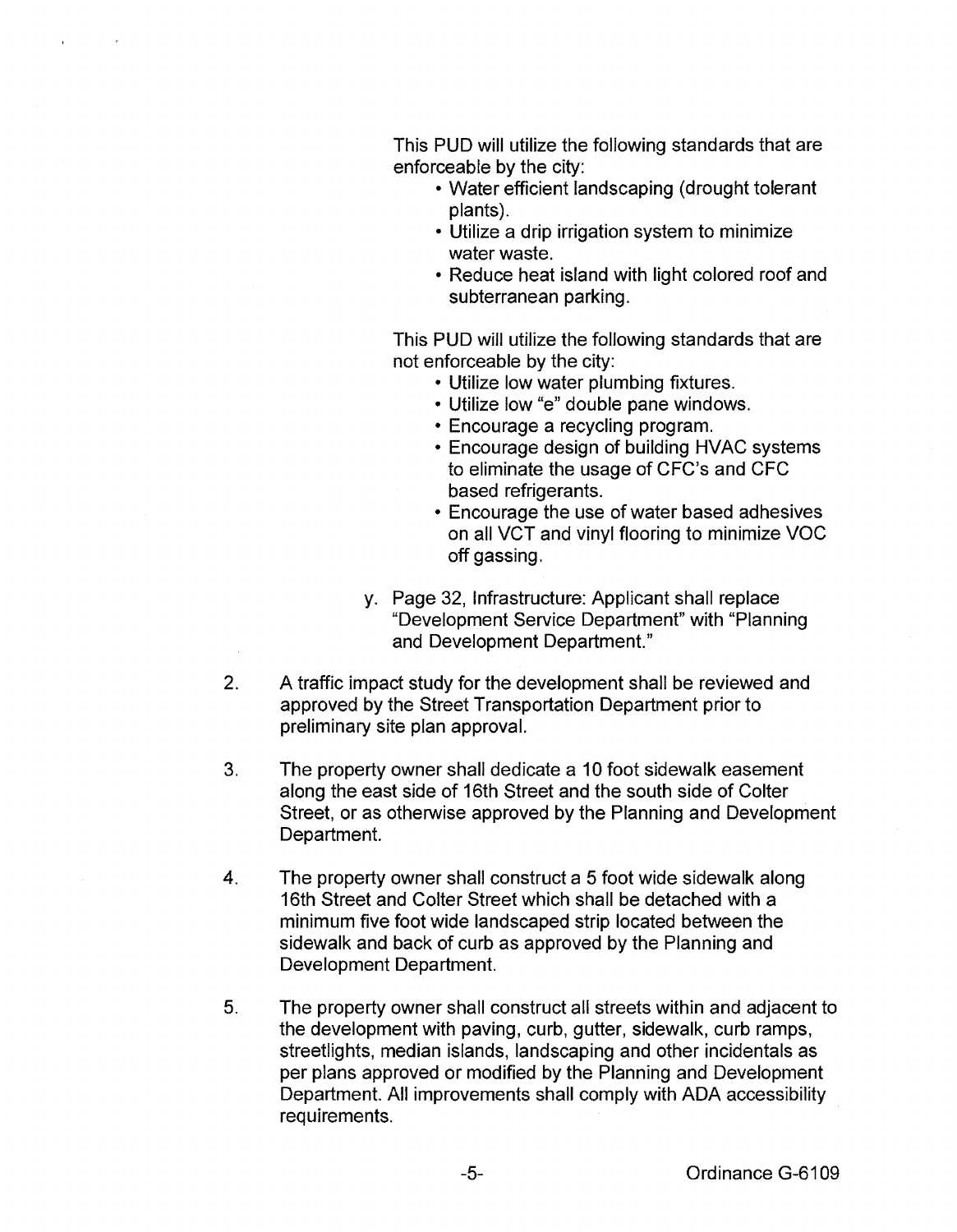6. A vehicular ingress/egress point shall be provided off 16th Street per Exhibit A, as approved by the Planning and Development Department.

SECTION 4: If any section, subsection, sentence, clause, phrase or portion of this ordinance is for any reason held to be invalid or unconstitutional by the decision of any court of competent jurisdiction, such decision shall not affect the validity of the remaining portions hereof.

PASSED by the Council of the City of Phoenix this 20th day of January,

 $\longrightarrow$  12

2016.

**ACTING MAYOR** ATTEST: *c*  **City Clerk** AS ORM:  $\mathsf{L} \mathsf{w}'$ **Acting City Attorney** REVIEWED BY: City Manager PL:tml:12 2 5v1(CM#15) (ltem#59) -1/20/16 Attachments: A- Legal Description (1 Page)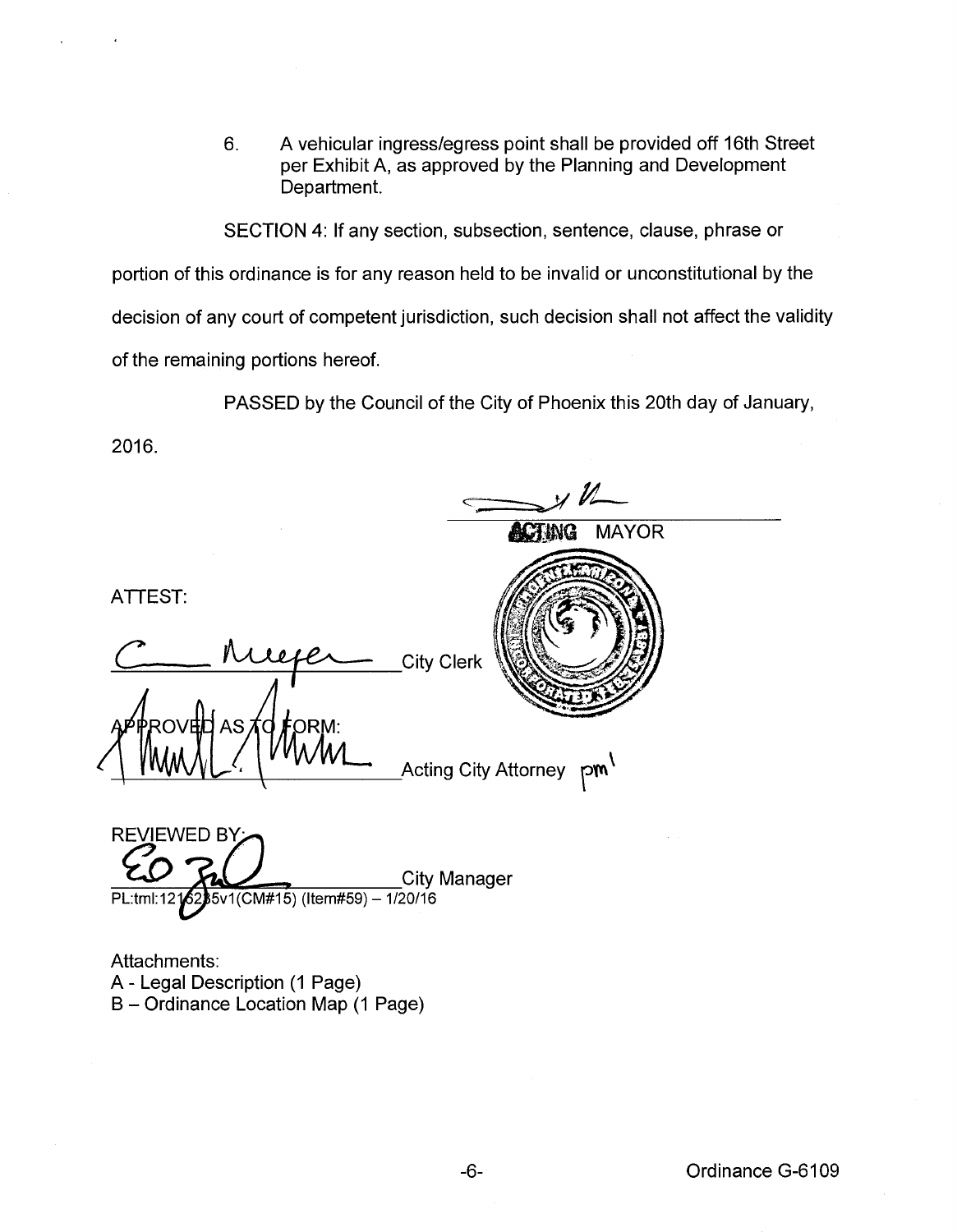# ATTACHMENT A

## LEGAL DESCRIPTION FOR Z-38-15-6

A portion of the Southwest Quarter of Section 15, Township 2 North, Range 3 East of the Gila and Salt River Base and Meridian, Maricopa County, Arizona, described as follows:

PARCEL NO. 1: That part of the West 392.00 feet of Lot 12, ADAMS AND GRAHAM SUBDIVISION, according to the plat of record in the office of the County Recorder of Maricopa County, Arizona, recorded in Book 2 of Maps, page 1, described as follows:

From the Southwest corner of said Lot 12;

Thence North 00 degrees 04 minutes 20 seconds East along the West line of said Lot 12, a distance of 125.00 feet;

Thence North 89 degrees 41 minutes 20 seconds East, a distance of 7.00 feet to the TRUE POINT OF BEGINNING;

Thence North 0 degrees 04 minutes 20 seconds East, parallel to the West line of the said Lot 12, a distance of 272.78 feet;

Thence North 89 degrees 41 minutes 58 seconds East, a distance of 381.00 feet; Thence South 0 degrees 04 minutes 20 seconds West, parallel to the West line of said Lot 12, a distance of 272.71 feet to a point 125.00 feet North of the South line of the said Lot 12;

Thence South 89 degrees 41 minutes 20 seconds West, parallel to the South line of the said Lot 12, a distance of 381.00 feet to the TRUE POINT OF BEGINNING.

#### PARCEL NO. 2:

An easement for driveway purposes over the following described property: That portion of the West 392.00 feet of Lot 12, of ADAMS AND GRAHAM SUBDIVISION, according to the plat of record in the office of the County Recorder of Maricopa County, Arizona, recorded in Book 2 of Maps, page 1, more particularly described as follows:

Commencing at the Southwest corner of said Lot 12;

Thence North 00 degrees 04 minutes 20 seconds East along the West line of said Lot 12, a distance of 391.61 feet;

Thence North 89 degrees 57 minutes 18 seconds East, a distance of 7.00 feet to the TRUE POINT OF BEGINNING;

Thence North 00 degrees 04 minutes 20 seconds East parallel to and 7.00 feet Easterly, measured at right angle, from the West line of said Lot 12, a distance of 25.00 feet; Thence North 89 degrees 57 minutes 18 seconds East, a distance of 381.00 feet; Thence South 00 degrees 04 minutes 20 seconds West parallel to the West line of said Lot 12, a distance of 25.00 feet;

Thence South 89 degrees 57 minutes 18 seconds West, a distance of 381.00 feet to the TRUE POINT OF BEGINNING.

EXCEPT any portion thereof which lies within Parcel No. 1 described above; and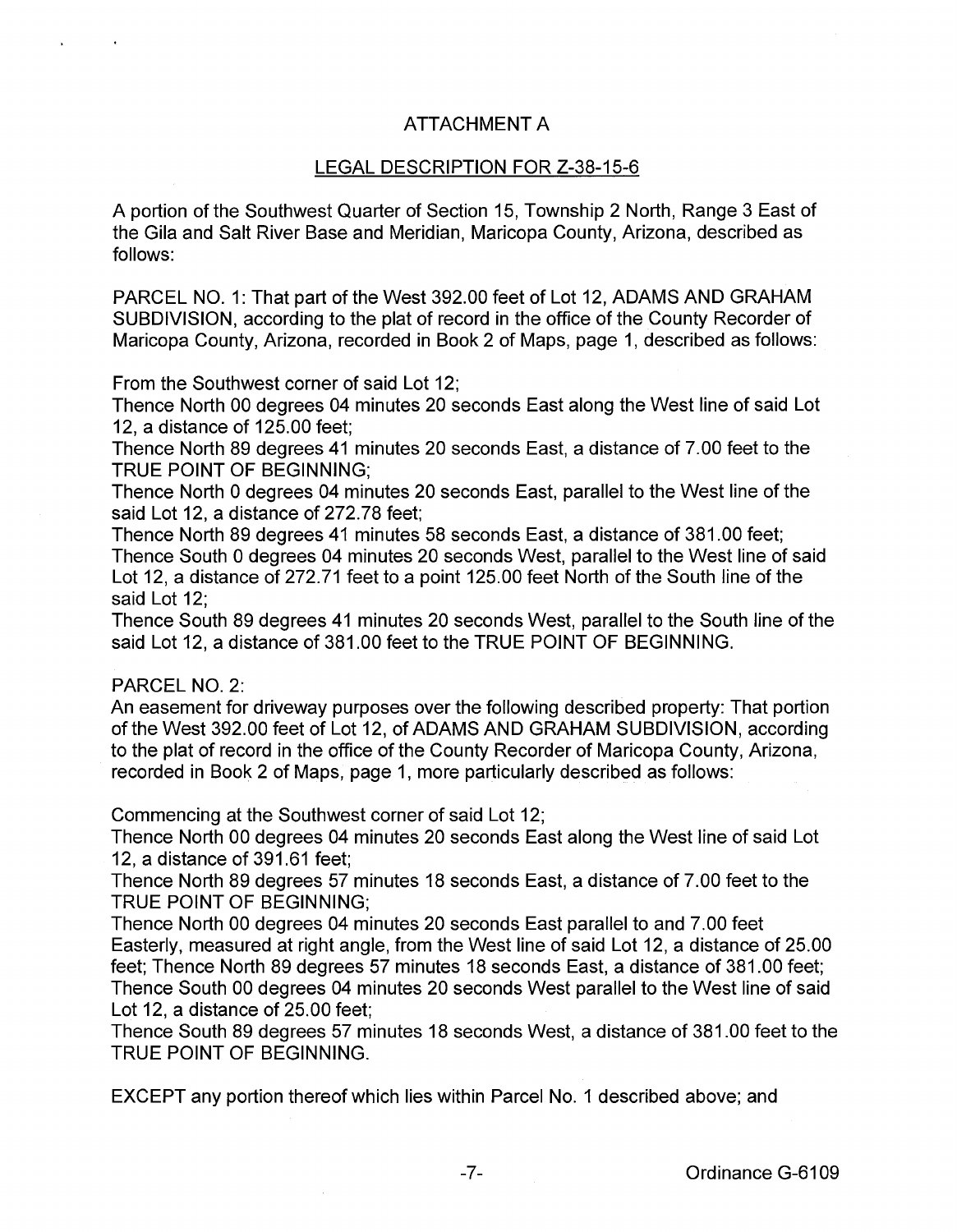EXCEPT any portion thereof which lies with the parcel described in instrument recorded February 16, 1996 in 96-0104913, of Official Records.

## PARCEL NO. 3:

That portion of the West 392.00 feet of Lot 12, of ADAMS AND GRAHAM SUBDIVISION, according to the plat of record in the office of the County Recorder of Maricopa County, Arizona, recorded in Book 2 of Maps, page 1, more particularly described as follows:

Commencing at the Southwest comer of said Lot 12;

Thence North 00 degrees 04 minutes 20 seconds East along the West line of said Lot 12, a distance of 432.28 feet; Thence North 89 degrees 41 minutes 58 seconds East, a distance of 7.00 feet to the TRUE POINT OF BEGINNING;

Thence continuing North 89 degrees 41 minutes 58 seconds East 19.50 feet; Thence South 00 degrees 04 minutes 20 seconds West 21.90 feet;

Thence North 89 degrees 41 minutes 58 seconds East 98.80 feet;

Thence North 00 degrees 04 minutes 20 seconds East 220.18 feet;

Thence North 89 degrees 42 minutes 17 seconds East 262.70 feet;

Thence South 00 degrees 05 minutes 41 seconds West 232.72 feet;

Thence South 89 degrees 41 minutes 58 seconds West 380.91 feet;

Thence North 00 degrees 04 minutes 20 seconds East 34.50 feet to the POINT OF BEGINNING;

EXCEPTING therefrom any portion lying with the following described parcel: BEING A PORTION of the Southwest quarter of Section 15, Township 2 North, Range 3 East, and being more particularly described as follows:

BEGINNING at a point 30.00 feet South of and 40.00 feet East of the intersection of 16th Street and Colter Street;

Thence South 01 degrees 21 minutes 32 seconds East, 232.83 feet; Thence South 89 degrees 41 minutes 58 seconds West, 5.82 feet to a point on a line 40.00 feet East of and parallel with the monument line of 16th Street; Thence North 00 degrees 04 minutes 20 seconds East along said parallel line, 232.79 feet to the POINT OF BEGINNING.

The property hereon described is the same as the pertinent property as described in Stewart Title Guaranty Company, Guaranty No. 1463-16293, effective date March 8, 2012.